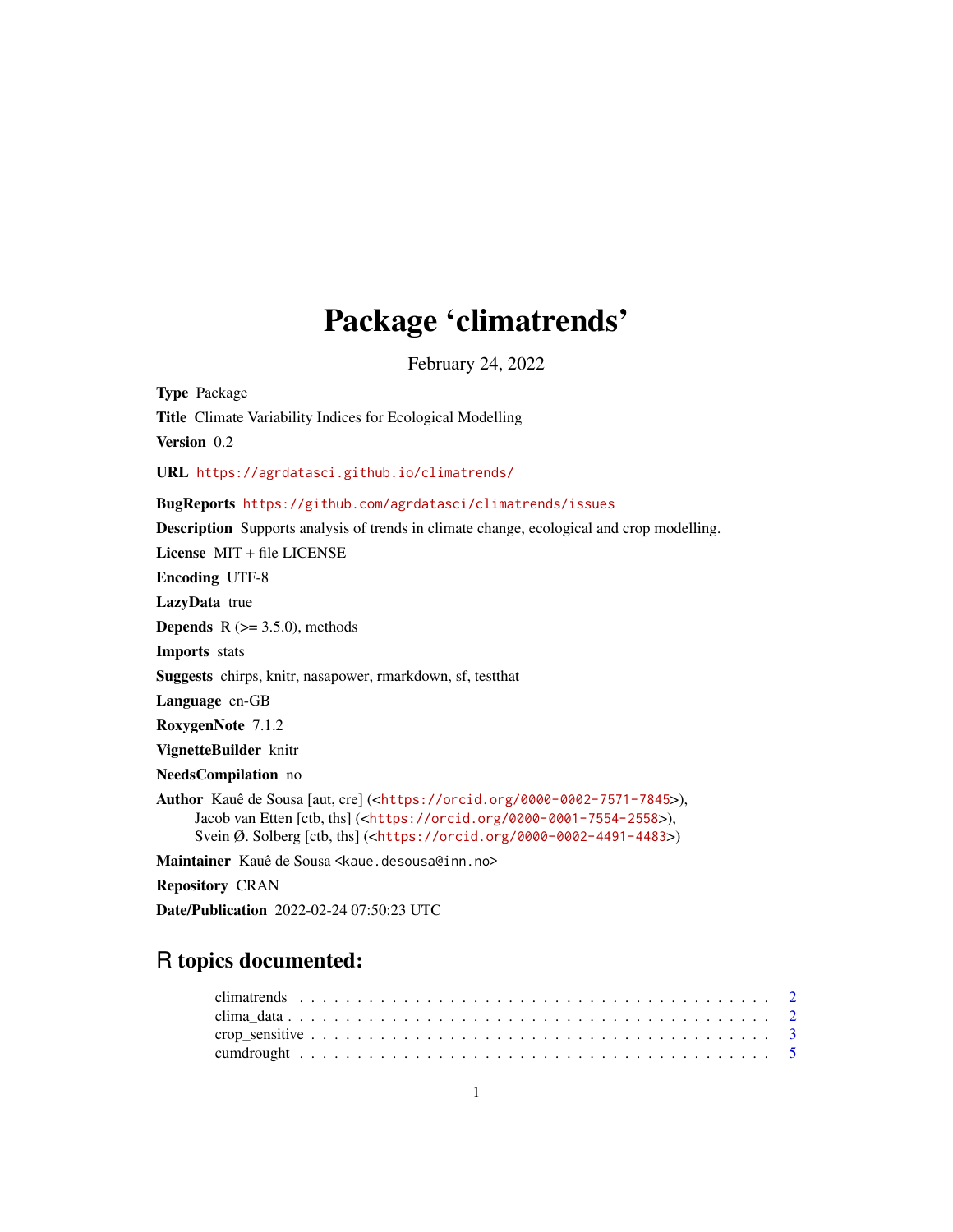#### <span id="page-1-0"></span>2 clima\_data

| Index |  |  |  |  |  |  |  |  |  |  |  |  |  |  |  |  |  |  |
|-------|--|--|--|--|--|--|--|--|--|--|--|--|--|--|--|--|--|--|

climatrends *Climate Variability Indices for Ecological Modelling*

#### Description

Supports analysis of trends in climate change, ecological and crop modelling.

#### Author(s)

Kauê de Sousa and Jacob van Etten and Svein Ø. Solberg

#### See Also

#### Useful links:

- Development repository: <https://github.com/agrdatasci/climatrends>
- Static documentation: <https://agrdatasci.github.io/climatrends/>
- Report bugs: <https://github.com/agrdatasci/climatrends/issues>

clima\_data *Example of input data using local data*

#### Description

Input example from disk data. See details

#### Format

an array with two layers (temp\_dat) a matrix (rain\_dat), a data.frame (innlandet), a sf object (lonlatsf)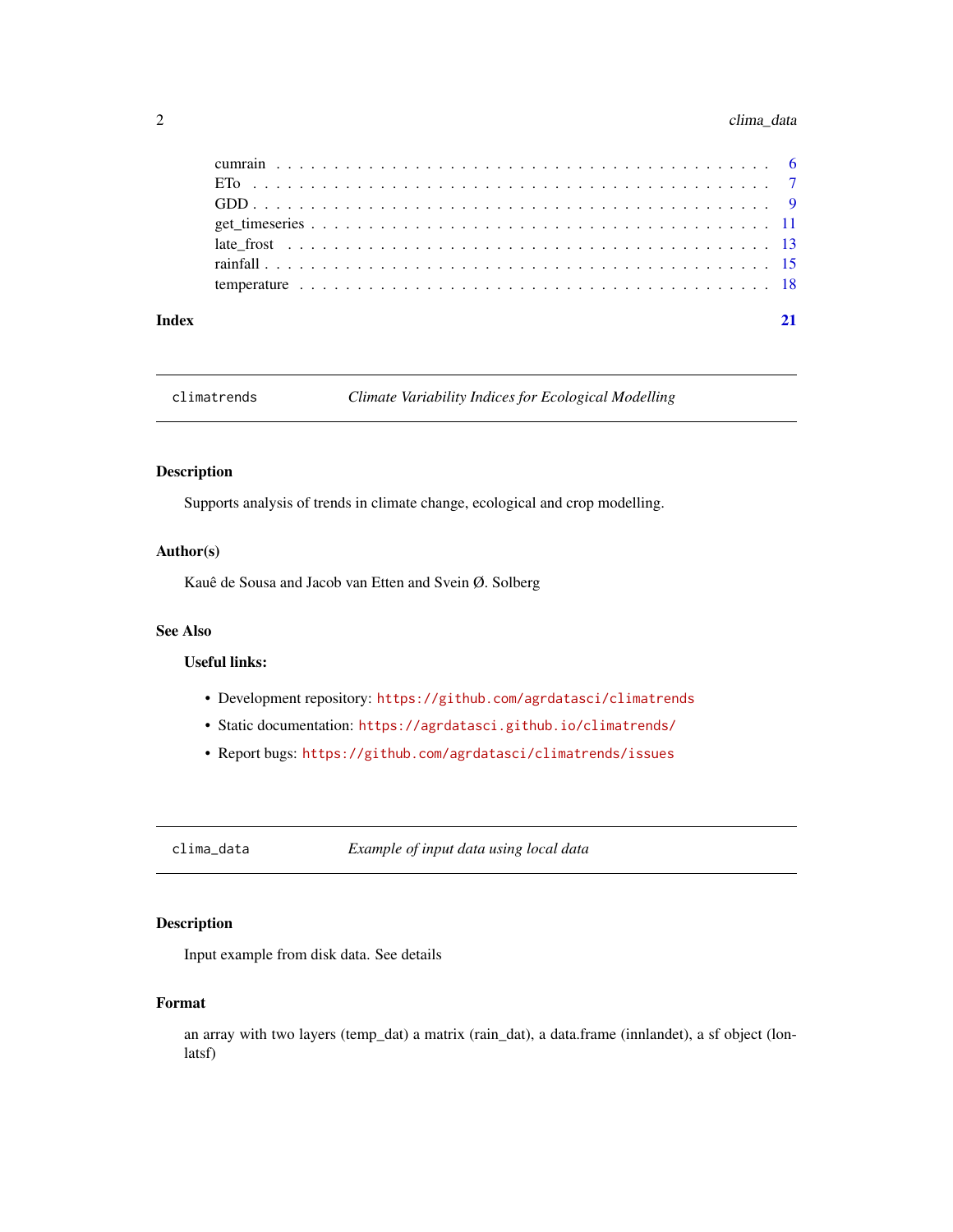#### <span id="page-2-0"></span>crop\_sensitive 3

#### Details

temp\_dat: array with two layers 1) day temperature and 2) night temperature. An excerpt of MODIS (MYD11A1) data to represent an example of the input data in temperature() and get\_timeseries() when an array is provided.

rain\_dat: matrix with precipitation from CHIRPS. An excerpt to represent an example of the input data in rainfall() or get\_timeseries() when a matrix is provided.

innlandet: a data.frame with maximum and minimum temperature for a random point in the Innlandet county in Norway, spanning from "2019-01-01" to "2019-07-01"

lonlatsf: a 'sf' object with 'POINT' geometry with five random points around the municipality of Sinop, Brazil

In temp\_dat and rain\_dat, rows represents the coordinates for the given lonlat provided in raster::extract() and colunms represents the dates from the observed precipitation/temperature.

#### Source

Funk, C. et al. (2015). The climate hazards infrared precipitation with stations—a new environmental record for monitoring extremes. Scientific Data, 2, 150066. doi: [10.1038/sdata.2015.66](https://doi.org/10.1038/sdata.2015.66)

Wan Z, Hook S, Hulley G (2015) MYD11A1 MODIS/Aqua Land Surface Temperature/Emissivity 8-Day L3 Global 1km SIN Grid V006 doi: [10.5067/MODIS/MYD11A2.006.](https://doi.org/10.5067/MODIS/MYD11A2.006)

<span id="page-2-1"></span>crop\_sensitive *Crop sensitive indices*

#### Description

Compute crop sensitive indices. These indices are designed to capture the changes in temperature extremes during key phenological stages (e.g. anthesis), but can also be applied to other phenological stages.

#### Usage

```
crop_sensitive(object, ...)
## Default S3 method:
crop_sensitive(object, tmin, ...)
## S3 method for class 'data.frame'
crop_sensitive(object, day.one, ...)
## S3 method for class 'array'
crop_sensitive(object, day.one, ...)
## S3 method for class 'sf'
crop_sensitive(object, day.one, ..., as.sf = TRUE)
```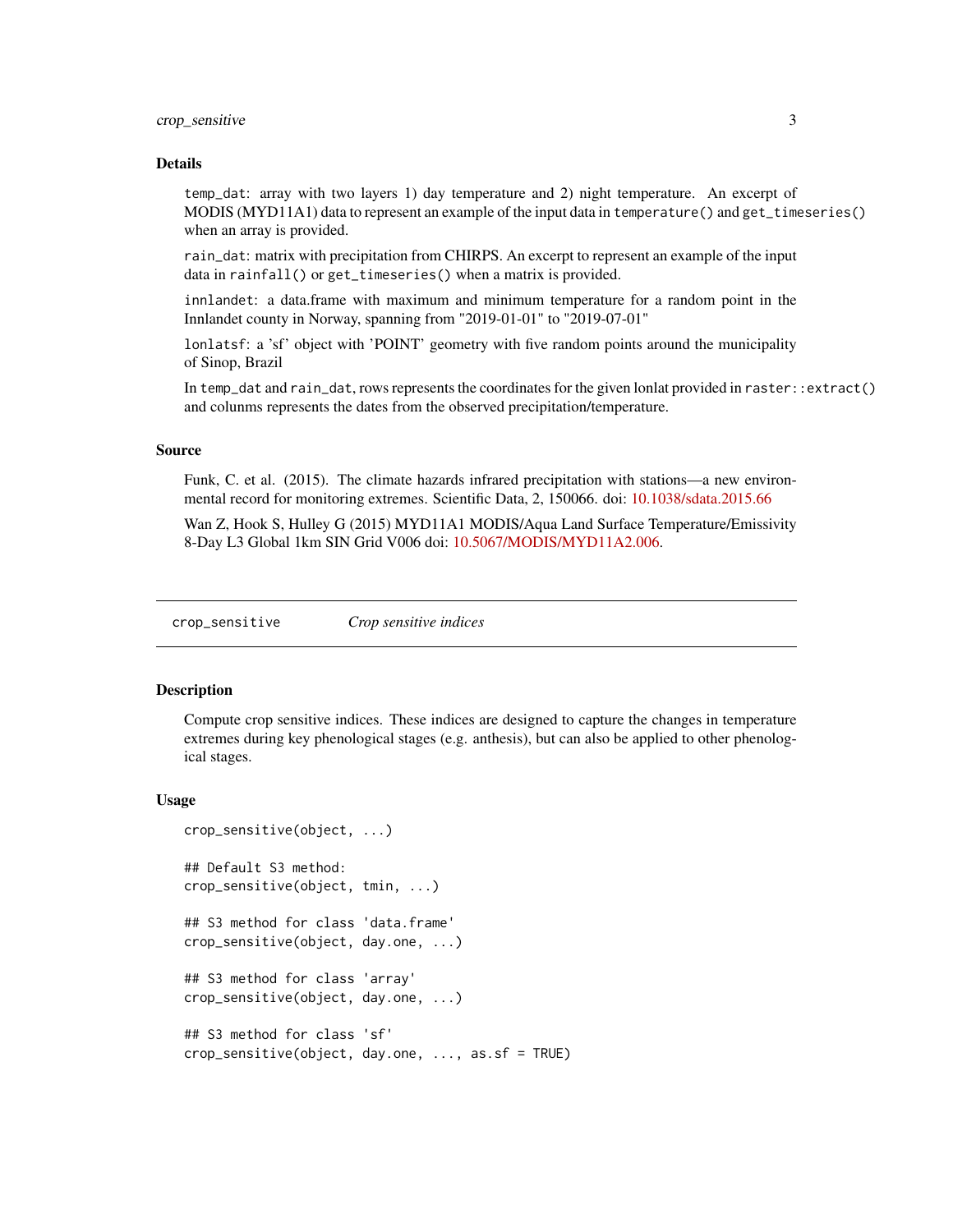#### **Arguments**

| object    | a numeric vector with the maximum temperature, or a data.frame with geo-<br>graphical coordinates (lonlat), or an object of class sf with geometry 'POINT'<br>or 'POLYGON', or an array with two dimensions containing the maximum and<br>minimum temperature, in that order. See details |
|-----------|-------------------------------------------------------------------------------------------------------------------------------------------------------------------------------------------------------------------------------------------------------------------------------------------|
| $\ddotsc$ | additional arguments passed to methods. See details                                                                                                                                                                                                                                       |
| tmin      | a numeric vector with the minimum temperature                                                                                                                                                                                                                                             |
| day.one   | a vector of class Date or any other object that can be coerced to Date (e.g.<br>integer, character YYYY-MM-DD) for the starting day to capture the climate<br>data                                                                                                                        |
| as.sf     | logical, to return an object of class 'sf'                                                                                                                                                                                                                                                |

#### Details

The function uses pre-defined threshold to compute the indices. For hts\_mean (32, 35, 38 Celsius), for hts\_max (36, 39, 42 Celsius), for hse (31 Celsius), for cdi\_mean (22, 23, 24 Celsius), for cdi\_max (27, 28, 29 Celsius) and for lethal (43, 46, 49 Celsius).

Additional arguments:

The thresholds can be adjusted using the arguments hts\_mean.threshold, hts\_max.threshold, hse.threshold, cdi\_mean.threshold, cdi\_max.threshold and lethal.threshold which are a numeric (or vector of numeric)

last.day: an object (optional to span) of class Date or any other object that can be coerced to Date (e.g. integer, character YYYY-MM-DD) for the last day of the time series. For data.frame, array and sf methods

span: an integer (optional to *last.day*) or a vector with integers (optional if *last.day* is given) for the length of the time series to be captured. For data. frame, array and sf methods

#### Value

A dataframe with crop sensitive indices with n colunms depending on the number of thresholds passed to each index:

| hts_mean | high temperature stress using daily MEAN temperature, and given as percentage<br>number of days a certain threshold is exceeded    |
|----------|------------------------------------------------------------------------------------------------------------------------------------|
| hts_max  | high temperature stress using daily MAX temperature, and given as percentage<br>number of days a certain threshold is exceeded     |
| hse      | heat stress event, and given as percentage number of days a a certain threshold<br>is exceeded for at least two consecutive days   |
| hse_ms   | heat stress event, and given the maximum number of days a certain threshold is<br>exceeded for at least two consecutive days       |
| cdi_mean | crop duration index using daily MEAN temperature, and given as max (Tmean -<br>threshold, $0$ )                                    |
| cdi_max  | erop duration index using daily MAX temperature, and given as max(Tmax -<br>threshold, $0$ )                                       |
| lethal   | lethal temperatures, defined as percentage of days during the timeseries where<br>daily MEAN temperature exceeds a given threshold |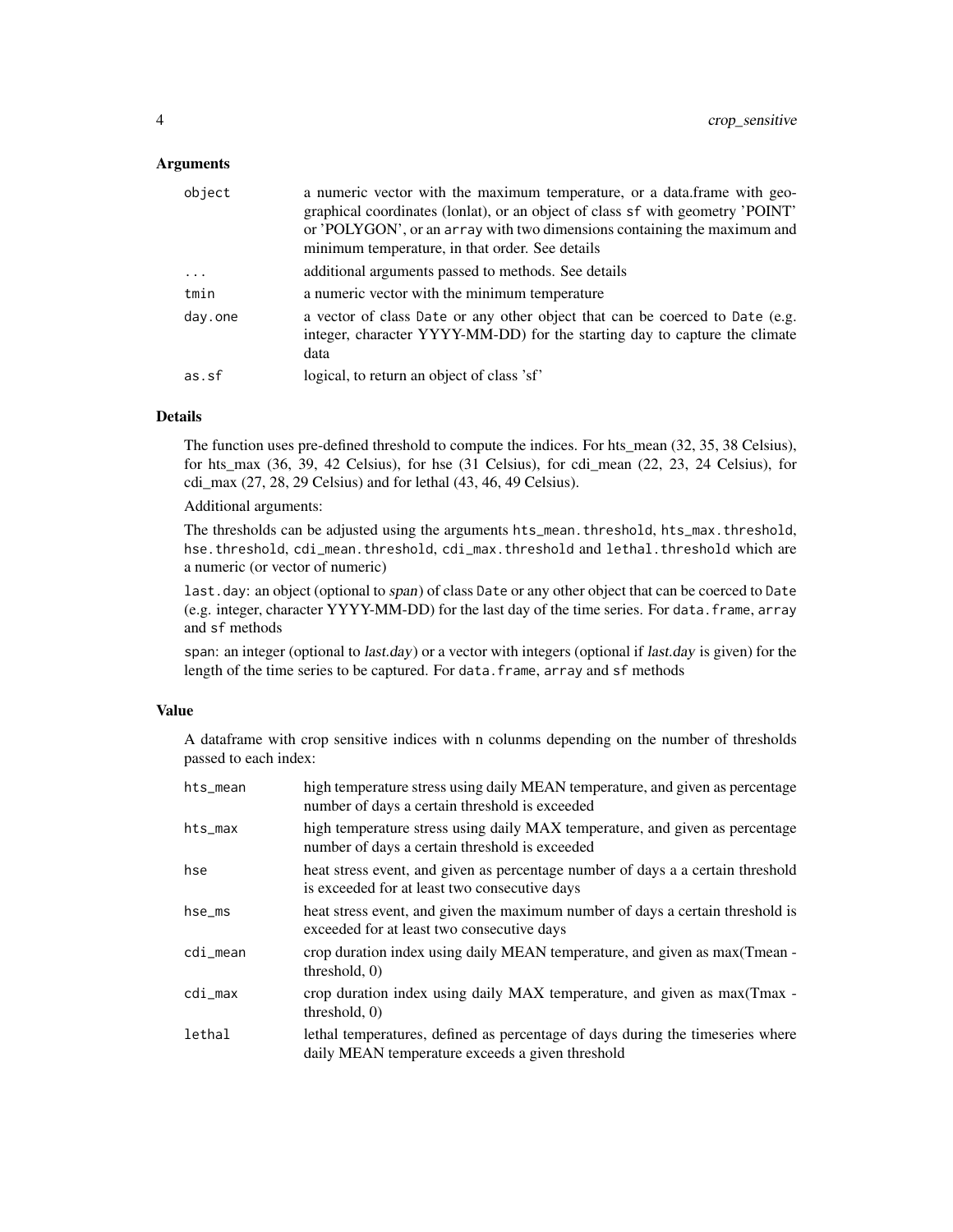#### <span id="page-4-0"></span>cumdrought 5

#### References

Challinor et al. (2016). Nature Climate Change 6(10):6954-958 doi: [10.1038/nclimate3061](https://doi.org/10.1038/nclimate3061) Trnka et al. (2014). Nature Climate Change 4(7):637–43. doi: [10.1038/nclimate2242](https://doi.org/10.1038/nclimate2242)

#### See Also

Other temperature functions: [ETo\(](#page-6-1)), [GDD\(](#page-8-1)), [temperature\(](#page-17-1))

#### Examples

```
# the default method
set.seed(78)
tmax <- runif(50, 37, 47)
set.seed(79)
tmin <- runif(50, 31, 34)
crop_sensitive(tmax, tmin)
###############################################
# the array method
data("temp_dat", package = "climatrends")
# use the default thresholds
crop_sensitive(temp_dat,
               day.one = "2013-10-27",
               last.day = "2013-11-04")# or change the thresholds based on the crop physiology
crop_sensitive(temp_dat,
               day.one = "2013-10-27",
               last.day = "2013-11-04",
               hts_mean.threshold = c(24),
               hts_max.threshold = c(31, 33))
```
cumdrought *Cumulative sum of dry days*

#### Description

Returns a vector with the cumulative sum of the maximum length of dry spell (MLDS)

#### Usage

cumdrought(x)

#### Arguments

x a numeric vector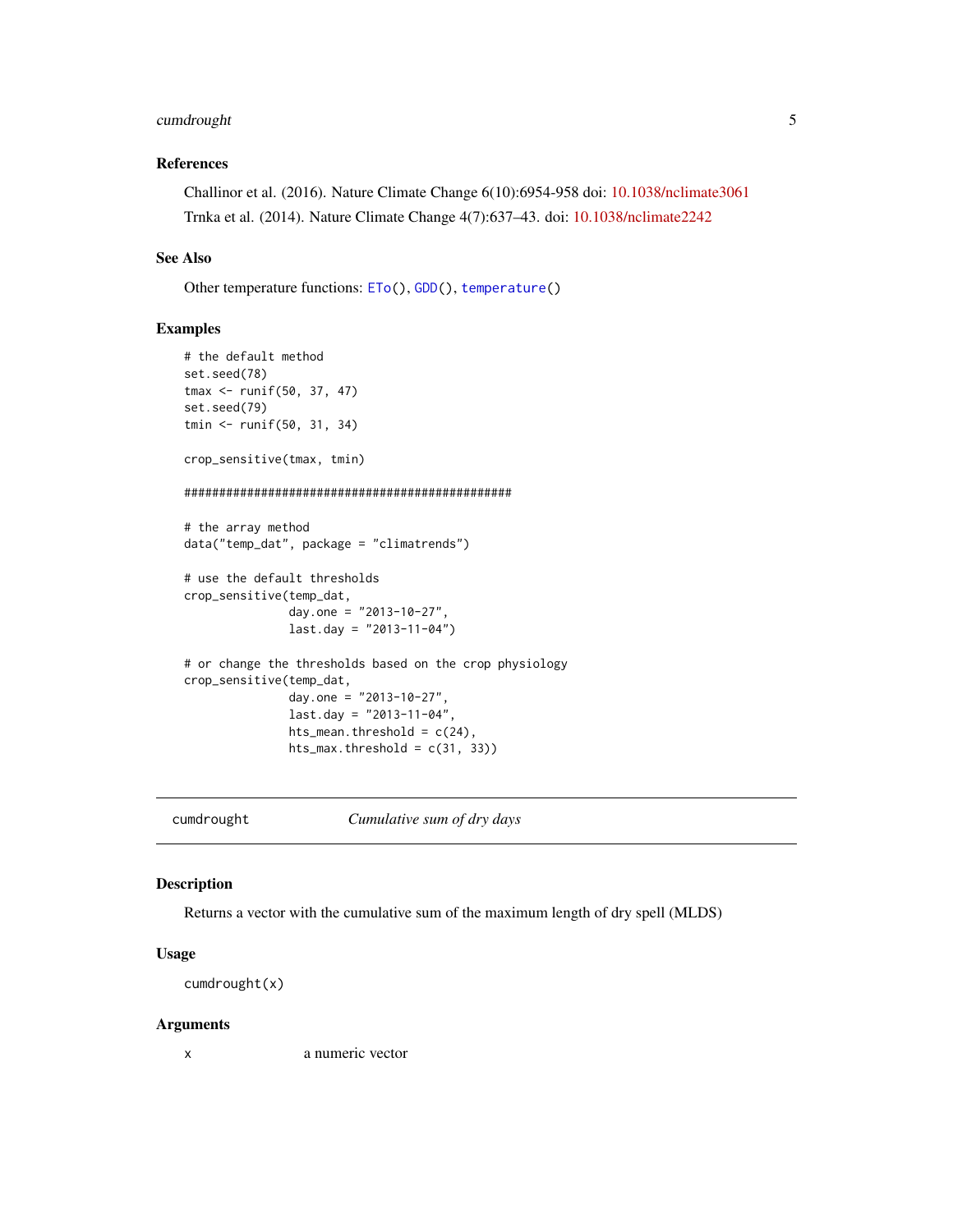#### <span id="page-5-0"></span>Value

a vector with the cumulative sum of MLDS

#### Examples

rain <- c(0,0.2,0.4,0.1,0.4,5.1,1.5,1.6,0.1,0,7,6,4,6,0.1,1.2,0.5,0)

cumdrought(rain)

cumrain *Cumulative sum of rainfall days*

#### Description

Returns a vector with the cumulative sum of the maximum length of wet spell (MLWS)

#### Usage

cumrain(x)

#### Arguments

x a numeric vector

#### Value

a vector with the cumulative sum of MLWS

#### Examples

```
# Example 1
rain <- c(0,0.2,1.4,6.1,1.4,5.1,1.5,1.6,0.1,0,7,6,4,6,1.1,1.2,1.5,0)
cumrain(rain)
# should return this vector
# raincum <- c(0,0,1,2,3,4,5,6,6,6,6,6,6,6,6,6,7,7)
# Example 2
rain2 <- c(1,0,1,1,0,0,1,1,1,0,0,1,1)
cumrain(rain2)
# should return this
```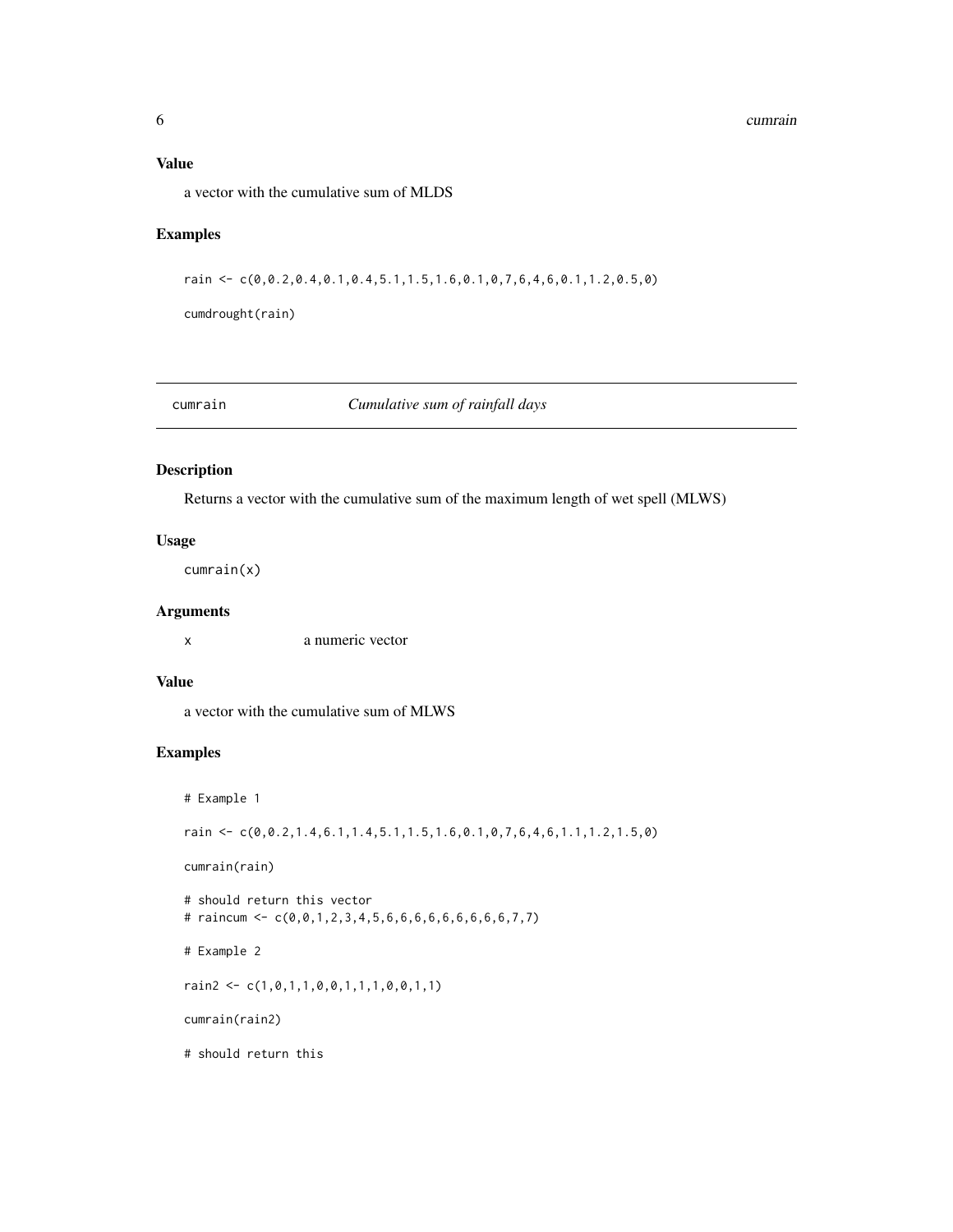<span id="page-6-0"></span># raincum2 <-  $c(1,1,1,2,2,2,2,2,3,3,3,3,3)$ 

#### <span id="page-6-1"></span>ETo *Reference evapotranspiration*

#### Description

Reference evapotranspiration using the Blaney-Criddle method. This is general theoretical method used when no measured data on pan evaporation is available locally.

#### Usage

```
ETo(object, ..., Kc = 1)## Default S3 method:
ETo(object, tmin, ..., Kc = 1, lat = NULL, month = NULL)
## S3 method for class 'data.frame'
ETo(object, day.one, \ldots, Kc = 1)
## S3 method for class 'array'
ETo(object, day.one, ..., Kc = 1, lat = NULL, p = 0.27)
## S3 method for class 'sf'
ETo(object, day.one, \ldots, Kc = 1, as.sf = TRUE)
```
#### Arguments

| object  | a numeric vector with the maximum temperature, or a data.frame with geo-<br>graphical coordinates (lonlat), or an object of class sf with geometry 'POINT'<br>or 'POLYGON', or an array with two dimensions containing the maximum and<br>minimum temperature, in that order. See details |
|---------|-------------------------------------------------------------------------------------------------------------------------------------------------------------------------------------------------------------------------------------------------------------------------------------------|
|         | additional arguments passed to methods. See details                                                                                                                                                                                                                                       |
| Кc      | a numeric value for the crop factor for water requirement                                                                                                                                                                                                                                 |
| tmin    | a numeric vector with the minimum temperature                                                                                                                                                                                                                                             |
| lat     | a vector for the latitude (in Decimal degrees), used to compute mean daily per-<br>centage of annual daytime hours based on the latitude and month. This is ex-<br>tracted automatically in the sf method. See details                                                                    |
| month   | an integer for the reference month of daylight percentage                                                                                                                                                                                                                                 |
| day.one | a vector of class Date or any other object that can be coerced to Date (e.g.<br>integer, character YYYY-MM-DD) for the starting day to capture the climate<br>data                                                                                                                        |
| р       | optional if <i>lat</i> is given, a numeric for the mean daily percentage of annual day-<br>time hours ( $p = 0.27$ by default)                                                                                                                                                            |
| as.sf   | logical, to return an object of class 'sf'                                                                                                                                                                                                                                                |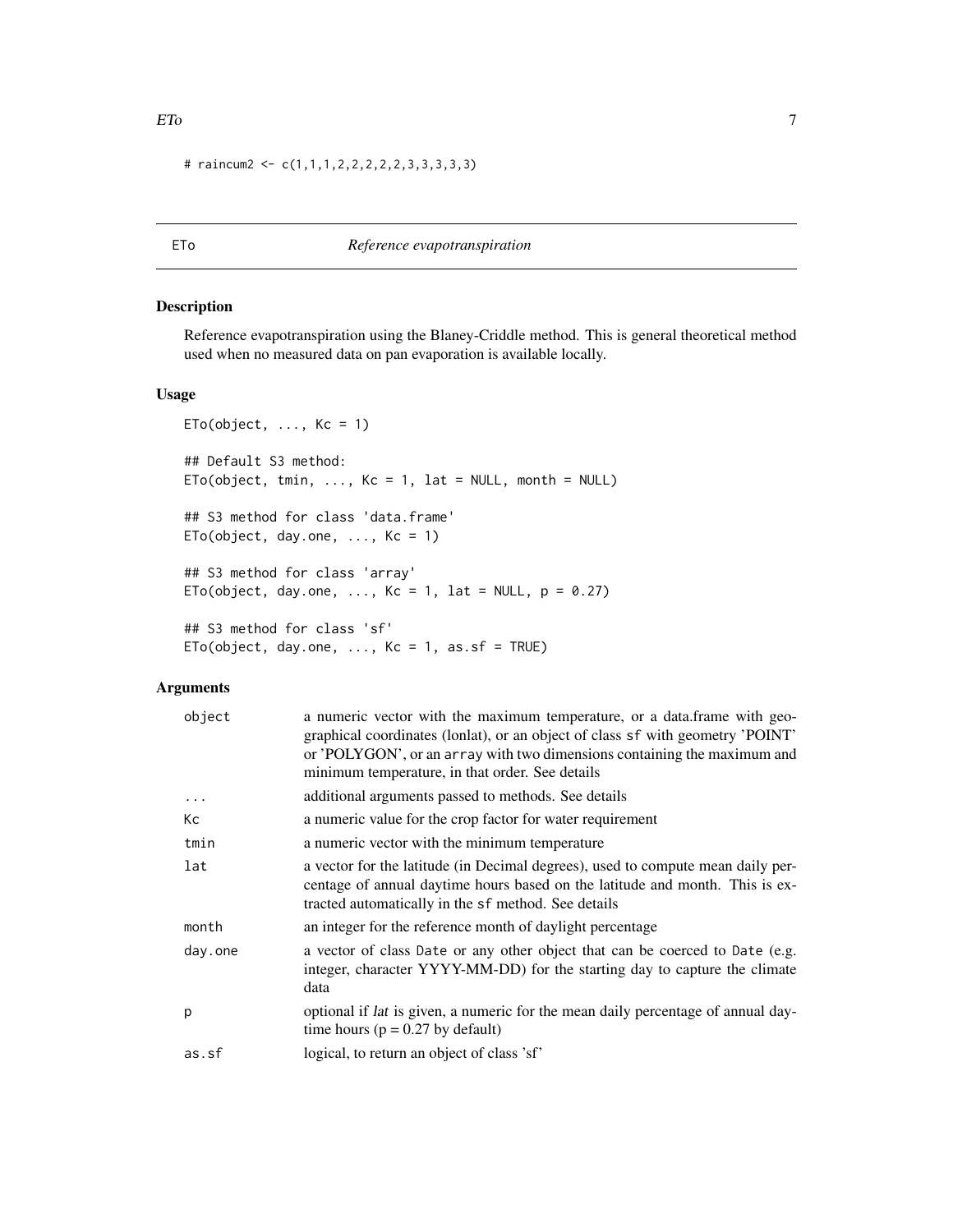#### <span id="page-7-0"></span>Details

When *lat* is provided, it is combined with the month provided in *day, one* to call for the system data daylight to find the correct value for  $p$  which represents the daily percentage of daytime hours in the given month and latitude. Otherwise  $p$  is set to 0.27 as default.

The array method assumes that object contains climate data available in your R section; this requires an array with two dimensions, 1st dimension contains the day temperature and 2nd dimension the night temperature, see help("temp\_dat", package = "climatrends") for an example on input structure.

The data.frame method and the sf method assumes that the climate data will be fetched from a remote (cloud) source that be adjusted using the argument data.from.

Additional arguments:

last.day: an object (optional to span) of class Date or any other object that can be coerced to Date (e.g. integer, character YYYY-MM-DD) for the last day of the time series

span: an integer (optional to *last.day*) or a vector with integers (optional if *last.day* is given) for the length of the time series to be captured

data.from: character for the source of climate data. Current remote data is: 'nasapower'

pars: character vector for the temperature data to be fetched. If data.from is 'nasapower'. The temperature can be adjusted to 2 m, the default, c("T2M\_MAX", "T2M\_MIN") or 10 m c("T10M\_MAX", "T10M\_MIN")

days.before: optional, an integer for the number of days before day.one to be included in the timespan.

#### Value

The evapotranspiration in mm/day

#### References

Brouwer C. & Heibloem M. (1986). Irrigation water management: Irrigation water needs. Food and Agriculture Organization of The United Nations, Rome, Italy. [https://www.fao.org/3/S2022E/](https://www.fao.org/3/S2022E/s2022e00.htm) [s2022e00.htm](https://www.fao.org/3/S2022E/s2022e00.htm)

#### See Also

Other temperature functions: [GDD\(](#page-8-1)), [crop\\_sensitive\(](#page-2-1)), [temperature\(](#page-17-1))

#### Examples

```
# the default method
set.seed(78)
tmax <- runif(50, 37, 47)
set.seed(79)
tmin <- runif(50, 31, 34)
ETo(tmax, tmin, lat = 22, month = 10)
```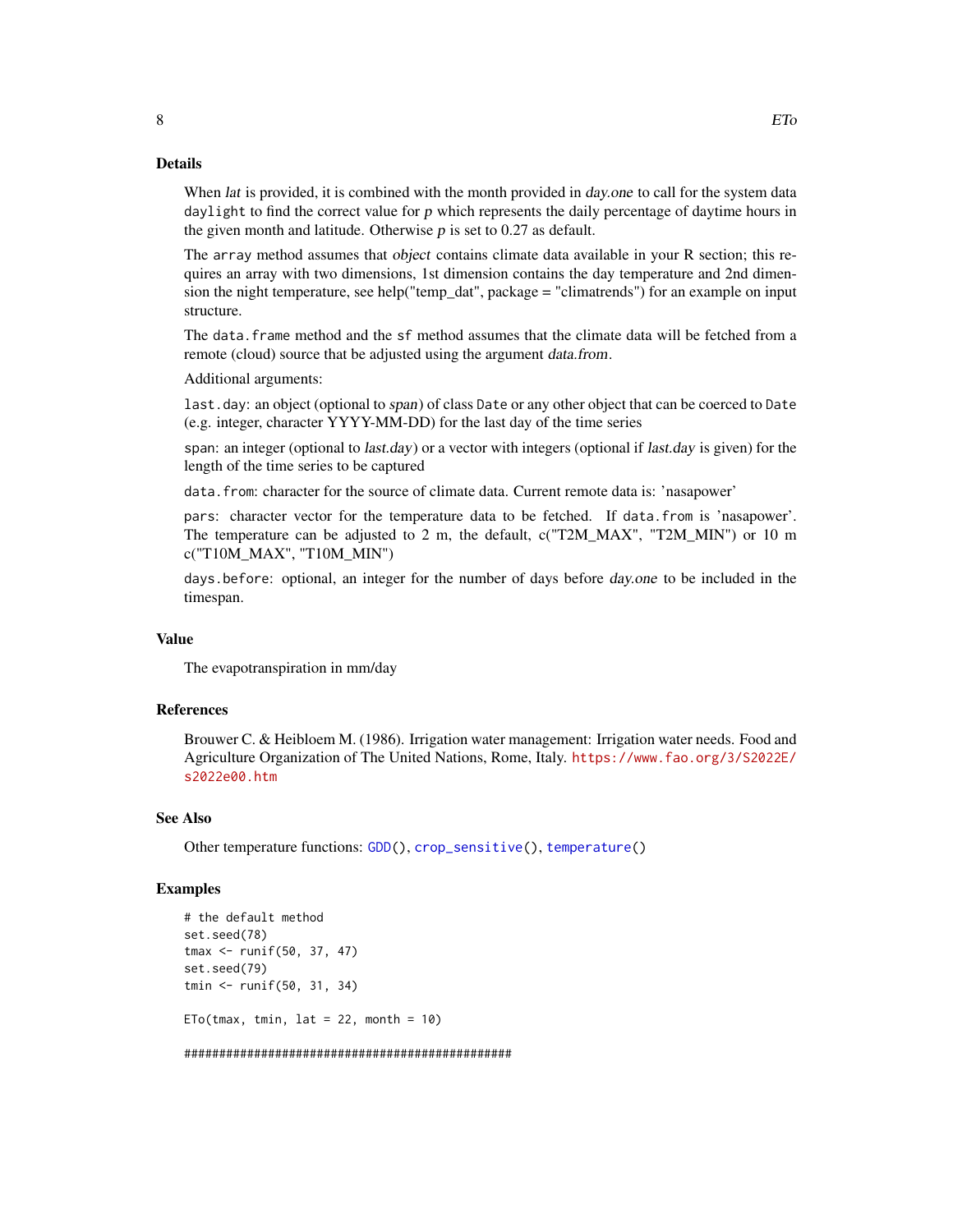```
# the array method
data("temp_dat", package = "climatrends")
ETo(temp_dat,
   day.one = "2013-10-28",
   span = 10,
   Kc = 0.92
```
<span id="page-8-1"></span>GDD *Growing degree-days*

#### Description

This a heuristic tool in phenology that measures heat accumulation and is used to predict plant and animal development rates. Growing degree-days are calculated by taking the integral of warmth above a base temperature.

#### Usage

```
GDD(object, ..., thus = 10)## Default S3 method:
GDD(object, tmin, ..., tbase = 10)
## S3 method for class 'data.frame'
GDD(object, day.one, ..., tbase = 10)
## S3 method for class 'array'
GDD(object, day.one, \ldots, tbase = 10)
## S3 method for class 'sf'
GDD(object, day.one, ..., tbase = 10, as.sf = TRUE)
```
#### Arguments

| object  | a numeric vector with the maximum temperature, or a data.frame with geo-<br>graphical coordinates (lonlat), or an object of class sf with geometry 'POINT'<br>or 'POLYGON', or an array with two dimensions containing the maximum and<br>minimum temperature, in that order. See details |
|---------|-------------------------------------------------------------------------------------------------------------------------------------------------------------------------------------------------------------------------------------------------------------------------------------------|
| .       | additional arguments passed to methods. See details                                                                                                                                                                                                                                       |
| tbase   | an integer for the minimum temperature for growth                                                                                                                                                                                                                                         |
| tmin    | a numeric vector with the minimum temperature                                                                                                                                                                                                                                             |
| day.one | a vector of class Date or any other object that can be coerced to Date (e.g.<br>integer, character YYYY-MM-DD) for the starting day to capture the climate<br>data                                                                                                                        |
| as.sf   | logical, to return an object of class 'sf'                                                                                                                                                                                                                                                |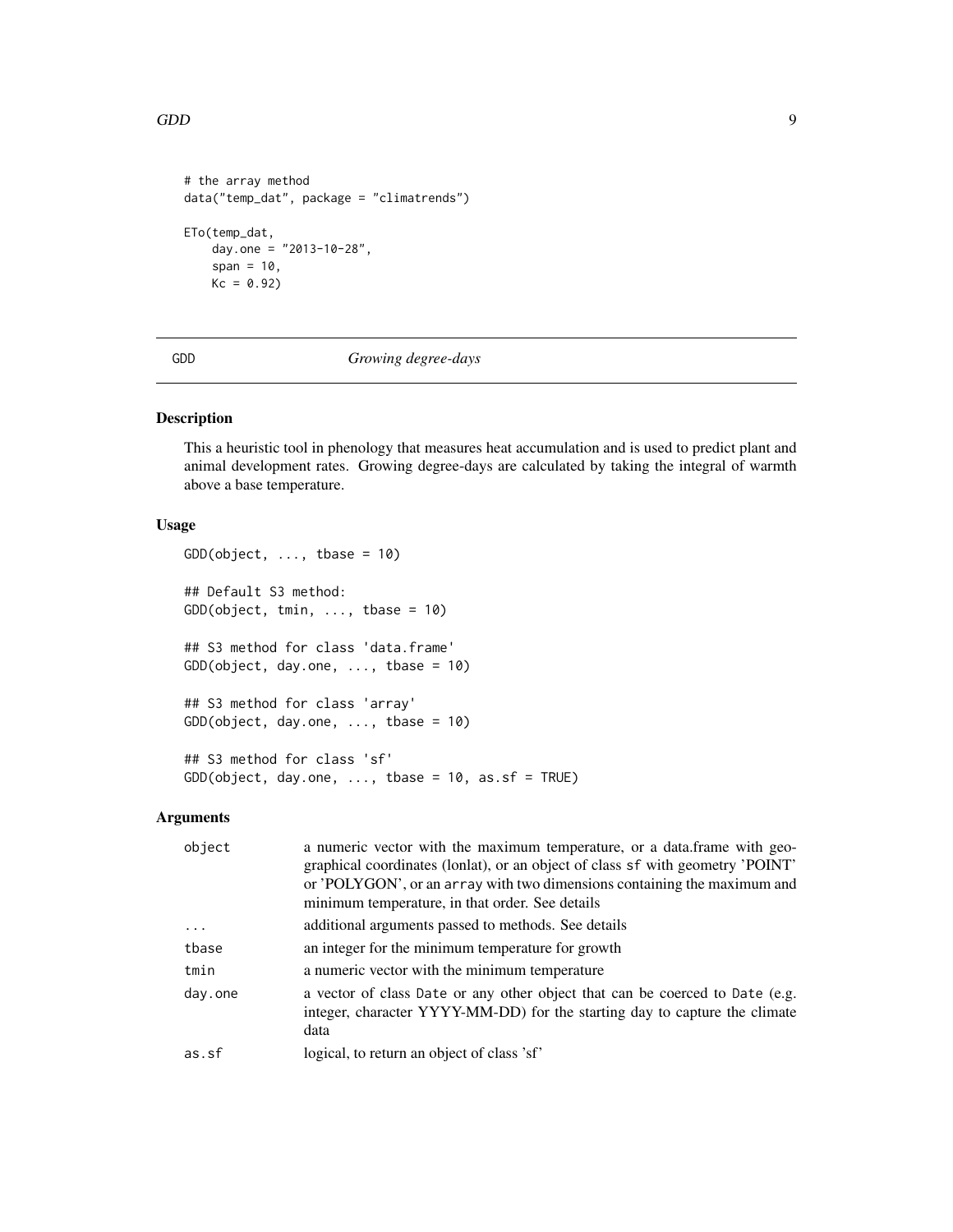#### Details

Additional arguments:

equation character to specify the equation to be used, one of "default", "a", "b" or "c". See Equations below

tbase\_max optional, the maximum tbase temperature, required if equation = "c"

return.as character (one of, the default, "acc" or "daily", "ndays") to select if the function returns the accumulated gdd, or the daily values of gdd across the series, or the number of days required to reach a certain number of degree.days

degree.days an integer for the accumulated degree-days required by the organism. Optional if return.as = "daily" or return.as = "acc"

last.day: an object (optional to span) of class Date or any other object that can be coerced to Date (e.g. integer, character YYYY-MM-DD) for the last day of the time series. For data.frame, array and sf methods

span: an integer (optional to *last.day*) or a vector with integers (optional if *last.day* is given) for the length of the time series to be captured. For data. frame, array and sf methods

S3 Methods:

The array method assumes that object contains climate data available in your R section; this requires an array with two dimensions, 1st dimension contains the day temperature and 2nd dimension the night temperature, see help("temp\_dat", package = "climatrends") for an example on input structure.

The data. frame and sf methods assumes that the climate data will e fetched from a remote (cloud) source that be adjusted using the argument data.from

Equations:

"default":  $GDD = ((tmax + tmin) / 2)$  - tbase

"a": adjust tmean = tbase if tmeam < tbase

"b": adjust tmin = tbase if tmin < tbase, adjust tmax = tbase if tmax < tbase

"c": adjust tmin = tbase if tmin < tbase, adjust tmax = tbase\_max if tmax < tbase\_max

#### Value

The number of days to reach the accumulated degree.days or the daily degree-days as defined with the argument return.as

#### References

Prentice I. C., et al. (1992) Journal of Biogeography, 19(2), 117. Baskerville, G., & Emin, P. (1969). Ecology, 50(3), 514-517. doi: [10.2307/1933912](https://doi.org/10.2307/1933912)

#### See Also

Other temperature functions: [ETo\(](#page-6-1)), [crop\\_sensitive\(](#page-2-1)), [temperature\(](#page-17-1)) Other GDD functions: [late\\_frost\(](#page-12-1))

<span id="page-9-0"></span>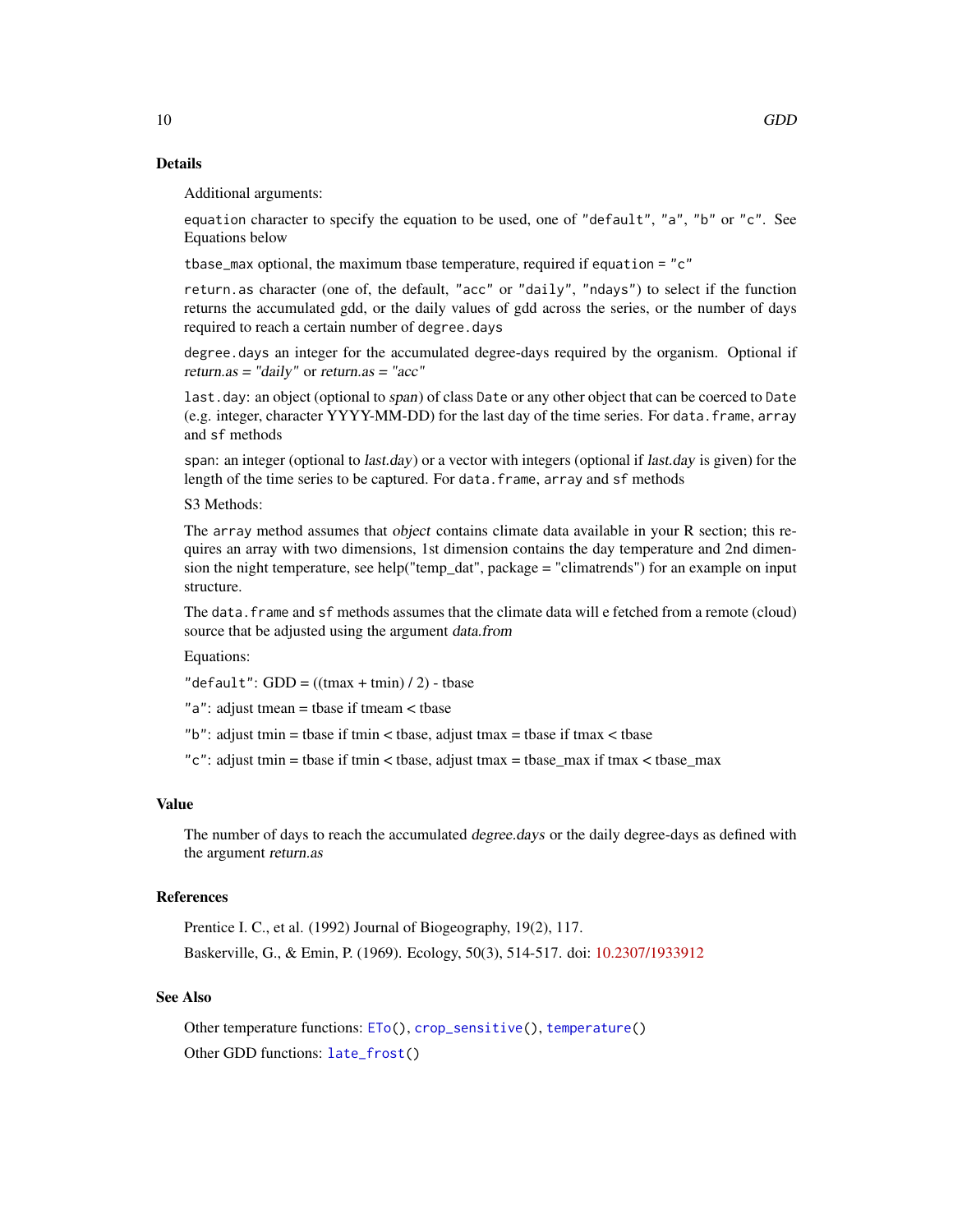#### <span id="page-10-0"></span>get\_timeseries 11

#### Examples

```
data("innlandet", package = "climatrends")
# use the default equation
GDD(innlandet$tmax, innlandet$tmin, tbase = 2)
# set the equation "b", which is a better option for this case
# tmin = tbase if tmin < tbase
# tmax = tbase if tmax < tbase
GDD(innlandet$tmax, innlandet$tmin, tbase = 2, equation = "b")
```

```
#####################################################
```

```
# return as the number of days required to reach a certain accumulated GDD
# use equation "c", which adjusts tmax base on a tbase_max
data("temp_dat", package = "climatrends")
```

```
GDD(temp_dat,
   day.one = "2013-10-27",
   degree.days = 90,
   return.as = "ndays",
   tbase_max = 32,
   equation = "c")
```
get\_timeseries *Time series climate data*

#### Description

General functions and methods to concatenate climate data across a time series

#### Usage

```
get_timeseries(object, day.one, ...)
## Default S3 method:
get_timeseries(
  object,
  day.one,
  span = NULL,
  last.day = NULL,data.from = "nasapower",
  ...
)
## S3 method for class 'sf'
```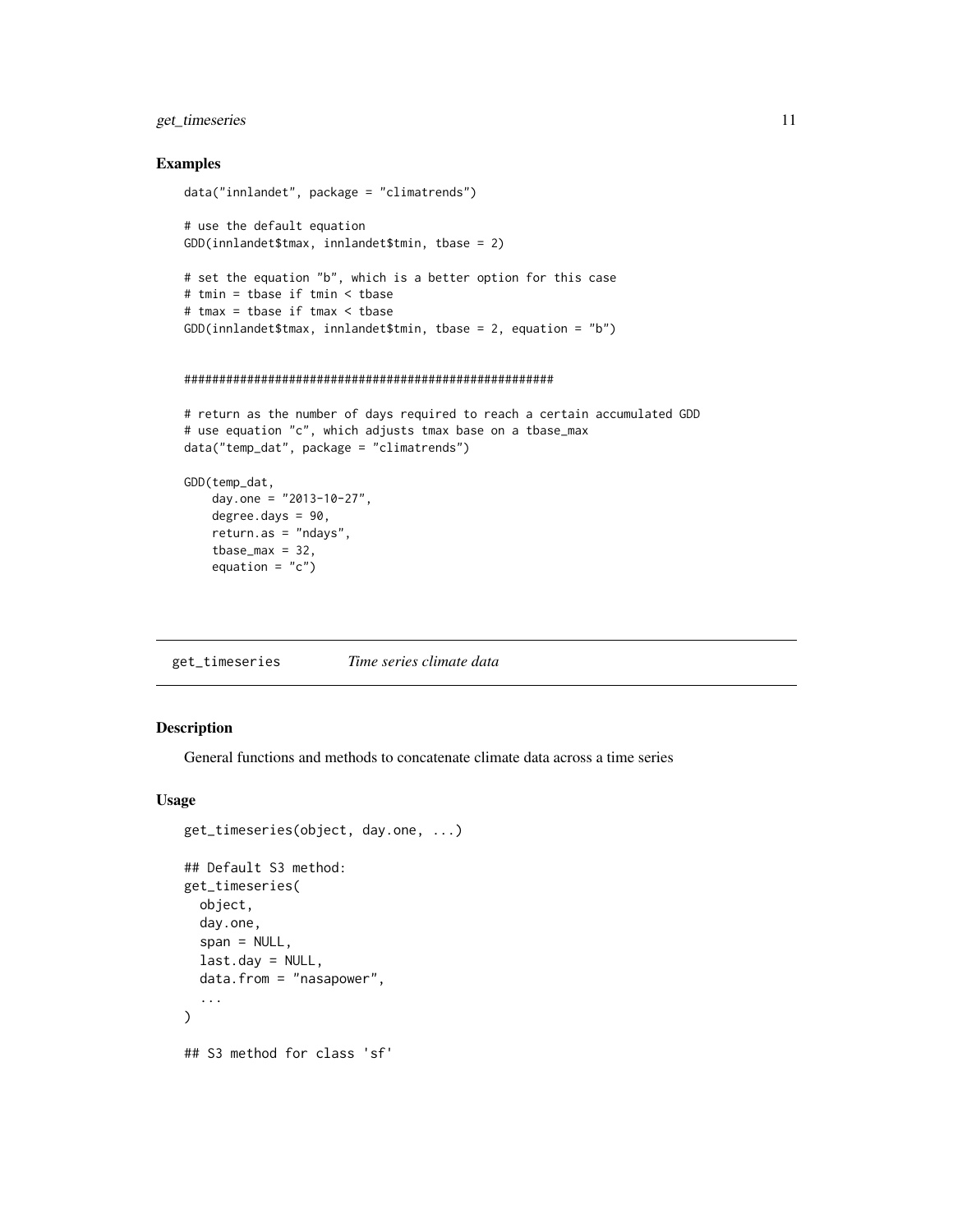```
get_timeseries(
 object,
  day.one,
  span = NULL,last.day = NULL,
  data.from = "nasapower",
  ...
)
## S3 method for class 'matrix'
get_timeseries(object, day.one, span = NULL, last.day = NULL, ...)
## S3 method for class 'array'
get_timeseries(object, day.one, span = NULL, last.day = NULL, ...)
```
#### Arguments

| object    | a data. frame (or any other object that can be coerced to data. frame) with geo-<br>graphical coordinates (lonlat), or an object of class sf with geometry 'POINT'<br>or 'POLYGON', or a named matrix with climate data, or an array with two<br>dimensions for max and min temperature. See details. |
|-----------|-------------------------------------------------------------------------------------------------------------------------------------------------------------------------------------------------------------------------------------------------------------------------------------------------------|
| day.one   | a vector of class Date or any other object that can be coerced to Date (e.g.<br>integer, character YYYY-MM-DD) for the starting day to capture the climate<br>data                                                                                                                                    |
| .         | additional arguments passed to methods. See details.                                                                                                                                                                                                                                                  |
| span      | an integer or a vector with integers (optional if <i>last.day</i> is given) for the length<br>of the time series to be captured                                                                                                                                                                       |
| last.day  | optional to span, an object of class Date or any other object that can be coerced<br>to Date (e.g. integer, character YYYY-MM-DD) for the last day of the time<br>series                                                                                                                              |
| data.from | character, for the source of climate data. See details.                                                                                                                                                                                                                                               |

#### Details

The default method and the sf method assumes that the climate data will be fetched from an remote (cloud) data.from.

The matrix method assumes that the climate data was previously handled and will be inputted in the format of a named matrix. See help("modis", "climatrends") for examples.

Available remote sources to pass data.from: "nasapower"

Additional arguments:

pars: character vector of solar, meteorological or climatology parameters to download. See help("parameters", "nasapower") when *data.from* = "nasapower".

days.before: an integer for the number of days before day.one to be included in the timespan.

#### Value

A list with class clima\_ls with data.frame(s) with the class clima\_df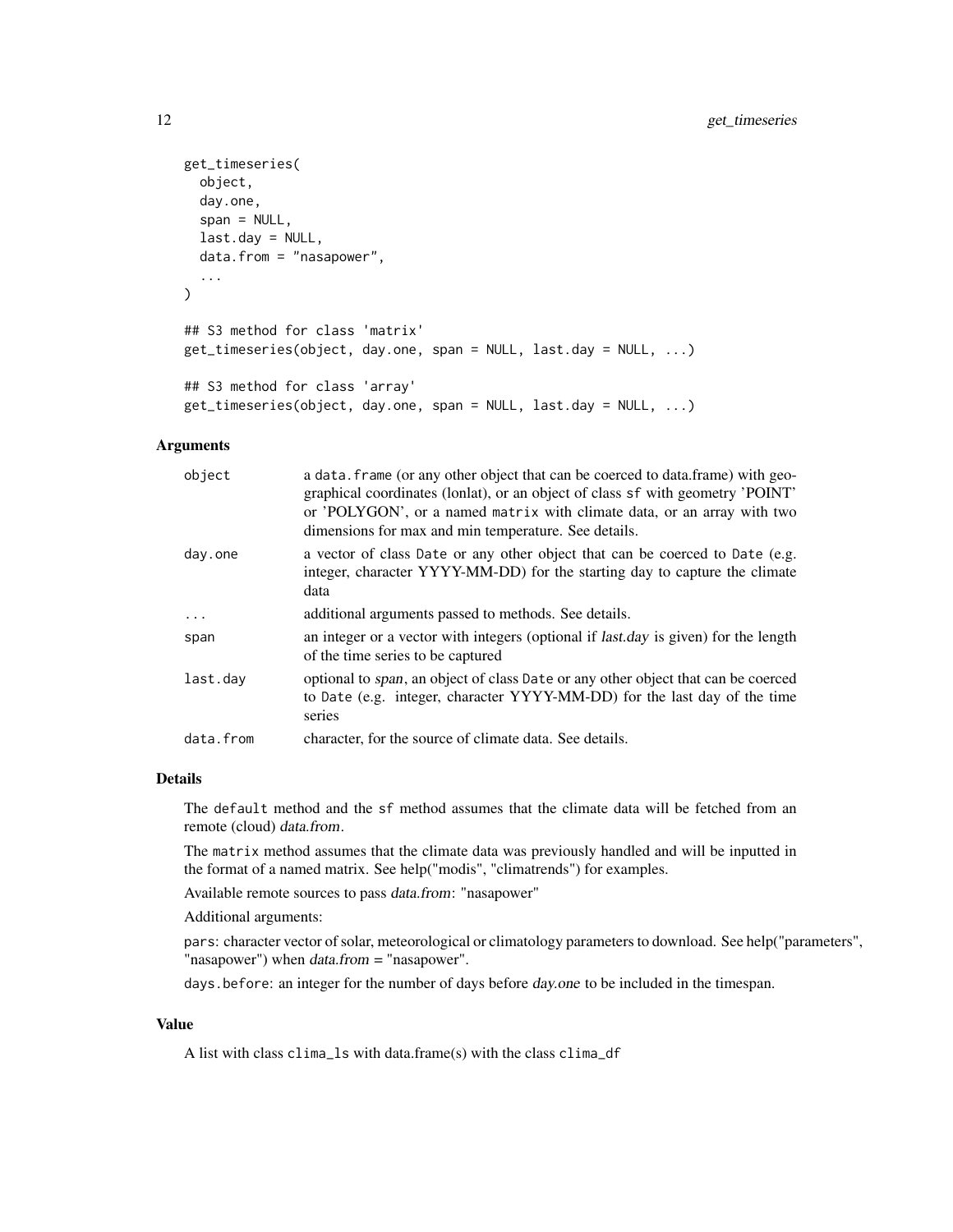#### <span id="page-12-0"></span>late\_frost 13

#### Examples

```
# Using local sources
# an array with temperature data
data("temp_dat", package = "climatrends")
set.seed(9271)
span <- as.integer(runif(10, 6, 15))
get_timeseries(temp_dat, "2013-10-28", span = span)
# matrix with precipitation data
data("rain_dat", package = "climatrends")
get_timeseries(rain_dat, "2013-10-28", span = span)
# library("nasapower")
# library("sf")
# # Fetch data from NASA POWER using 'sf' method
# data("lonlatsf", package = "climatrends")
#
# g <- get_timeseries(lonlatsf,
# day.one = "2018-05-16",
# last.day = "2018-05-30",
# pars = c("PRECTOT", "T2M", "T10M"))
#
#
# g
```
<span id="page-12-1"></span>late\_frost *Late spring frost*

## Description

Compute late spring frost, which is a freezing event occurring after a substantial accumulation of warmth

#### Usage

```
late_frost(object, ..., those = 4, tfront = -2)## Default S3 method:
late_frost(object, tmin, ..., tbase = 4, tfrost = -2)
## S3 method for class 'data.frame'
late_frost(object, day.one, ..., tbase = 4, tfrost = -2)
## S3 method for class 'array'
late_frost(object, day.one, \ldots, tbase = 4, tfrost = -2)
```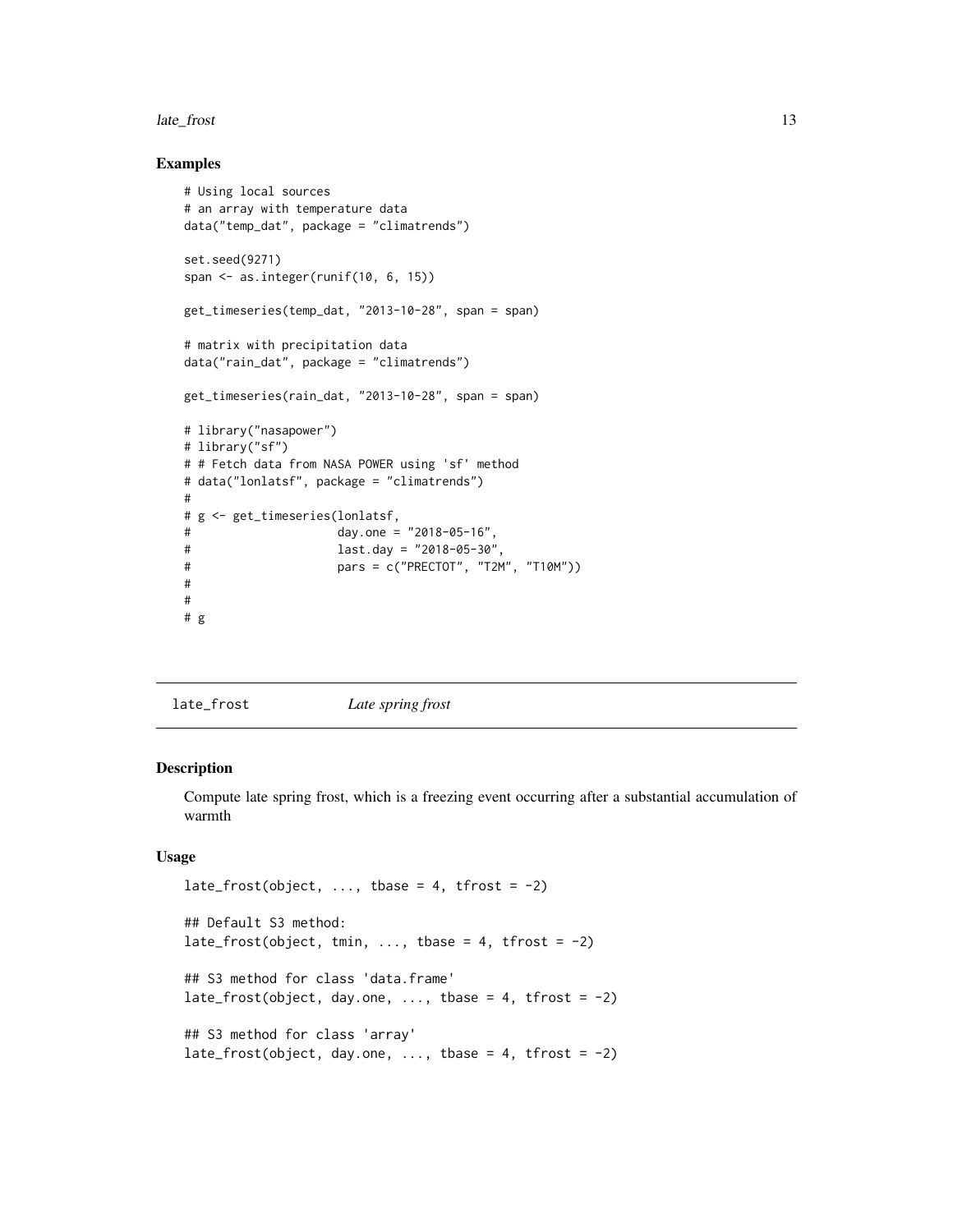```
## S3 method for class 'sf'
late_frost(object, day.one, ..., tbase = 4, tfrost = -2)
```
#### Arguments

| object  | a numeric vector with the maximum temperature, or a data.frame with geo-<br>graphical coordinates (lonlat), or an object of class sf with geometry 'POINT'<br>or 'POLYGON', or an array with two dimensions containing the maximum and<br>minimum temperature, in that order. See details |
|---------|-------------------------------------------------------------------------------------------------------------------------------------------------------------------------------------------------------------------------------------------------------------------------------------------|
| $\cdot$ | additional arguments passed to methods. See details                                                                                                                                                                                                                                       |
| tbase   | an integer for the minimum temperature for growth                                                                                                                                                                                                                                         |
| tfrost  | an integer for the freezing threshold                                                                                                                                                                                                                                                     |
| tmin    | a numeric vector with the minimum temperature                                                                                                                                                                                                                                             |
| day.one | a vector of class Date or any other object that can be coerced to Date (e.g.<br>integer, character YYYY-MM-DD) for the starting day to capture the climate<br>data                                                                                                                        |

#### Details

Additional arguments:

equation: character to specify the equation to be used, "b" is set by default. See GDD()

dates: a character (or Date or numeric) vector for the dates of tmax and tmin in the default method

last.day: an object (optional to span) of class Date or any other object that can be coerced to Date (e.g. integer, character YYYY-MM-DD) for the last day of the time series

span: an integer (optional to last.day) or a vector with integers (optional if last.day is given) for the length of the time series to be captured

### Value

A data.frame with the late frost events

| id       | the id generated using the indices for the rows in object                                                                                           |
|----------|-----------------------------------------------------------------------------------------------------------------------------------------------------|
| date     | the first day of the event                                                                                                                          |
| gdd      | the growing degree-days accumulated during the event                                                                                                |
| event    | a factor for the observed event, frost, latent (where there is no frost event, but<br>also there is no GDD), and warming (where GDD is accumulated) |
| duration | the number of days the event spanned                                                                                                                |

#### References

Trnka et al. (2014). Nature Climate Change 4(7):637–43. doi: [10.1038/nclimate2242](https://doi.org/10.1038/nclimate2242) Zohner et al. (2020). PNAS. doi: [10.1073/pnas.1920816117](https://doi.org/10.1073/pnas.1920816117)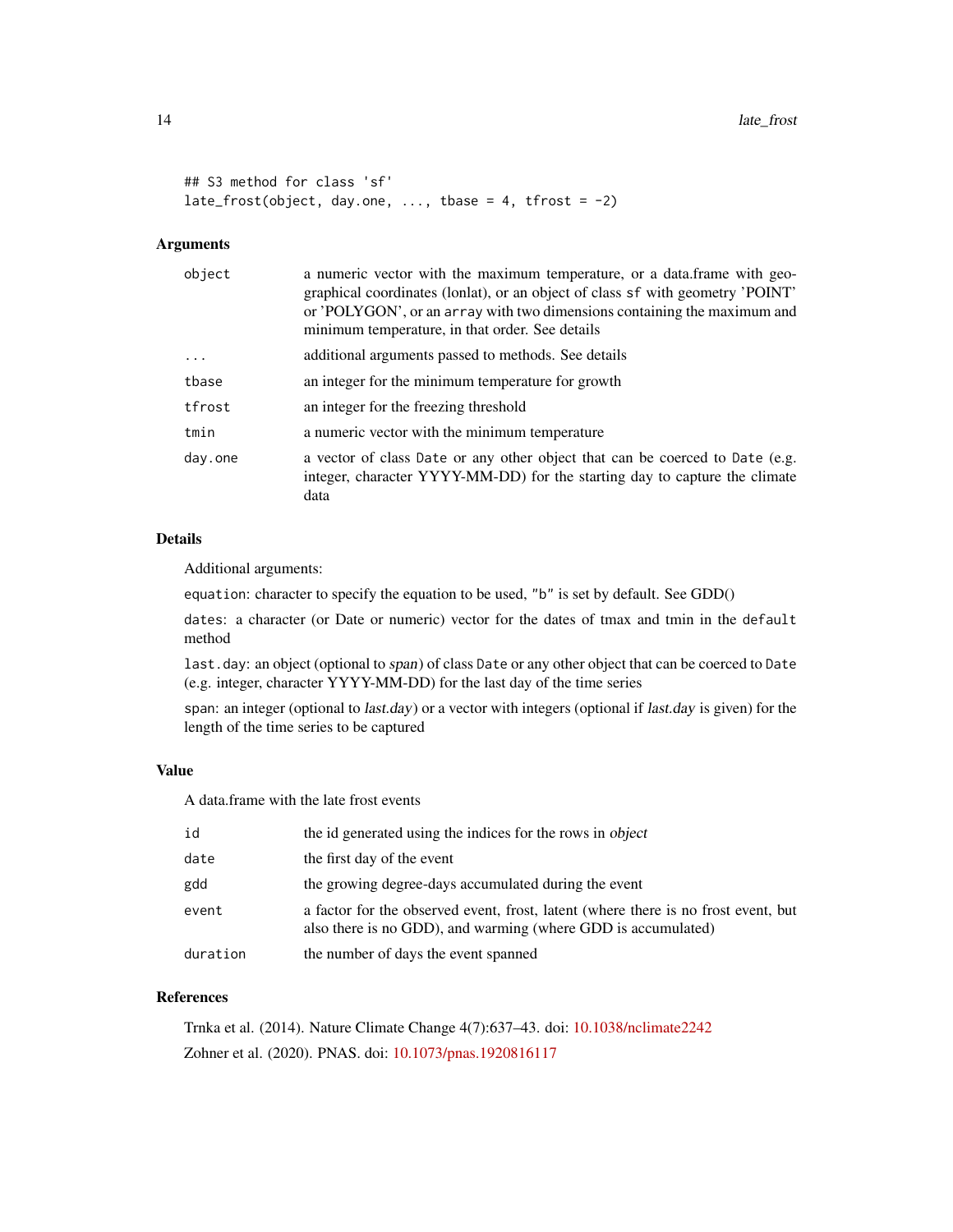#### <span id="page-14-0"></span>rainfall that the contract of the contract of the contract of the contract of the contract of the contract of the contract of the contract of the contract of the contract of the contract of the contract of the contract of

#### See Also

Other GDD functions: [GDD\(](#page-8-1))

#### Examples

```
# default method
data("innlandet", package = "climatrends")
# equation b is set by default
# where tmin and tmax are adjusted if below tbase
late_frost(innlandet$tmax,
           innlandet$tmin,
           dates = innlandet$date,
           tbase = 2,
           tfrost = -2)
```

```
# slightly different series if equation a is used
late_frost(innlandet$tmax,
           innlandet$tmin,
           dates = innlandet$date,
           tbase = 2,
           tfrost = -2,
           equation = "a")
```
#### #####################################################

```
# demo of the array method but no frost event is returned
# because the data comes from the tropics
data("temp_dat", package = "climatrends")
```

```
late_frost(temp_dat, day.one = "2013-10-27")
```
rainfall *Rainfall indices*

#### Description

Methods to compute rainfall indices over a time series

#### Usage

```
rainfall(object, ...)
## Default S3 method:
rainfall(object, ..., timeseries = FALSE)
## S3 method for class 'data.frame'
rainfall(object, day.one, span = NULL, ..., timeseries = FALSE)
```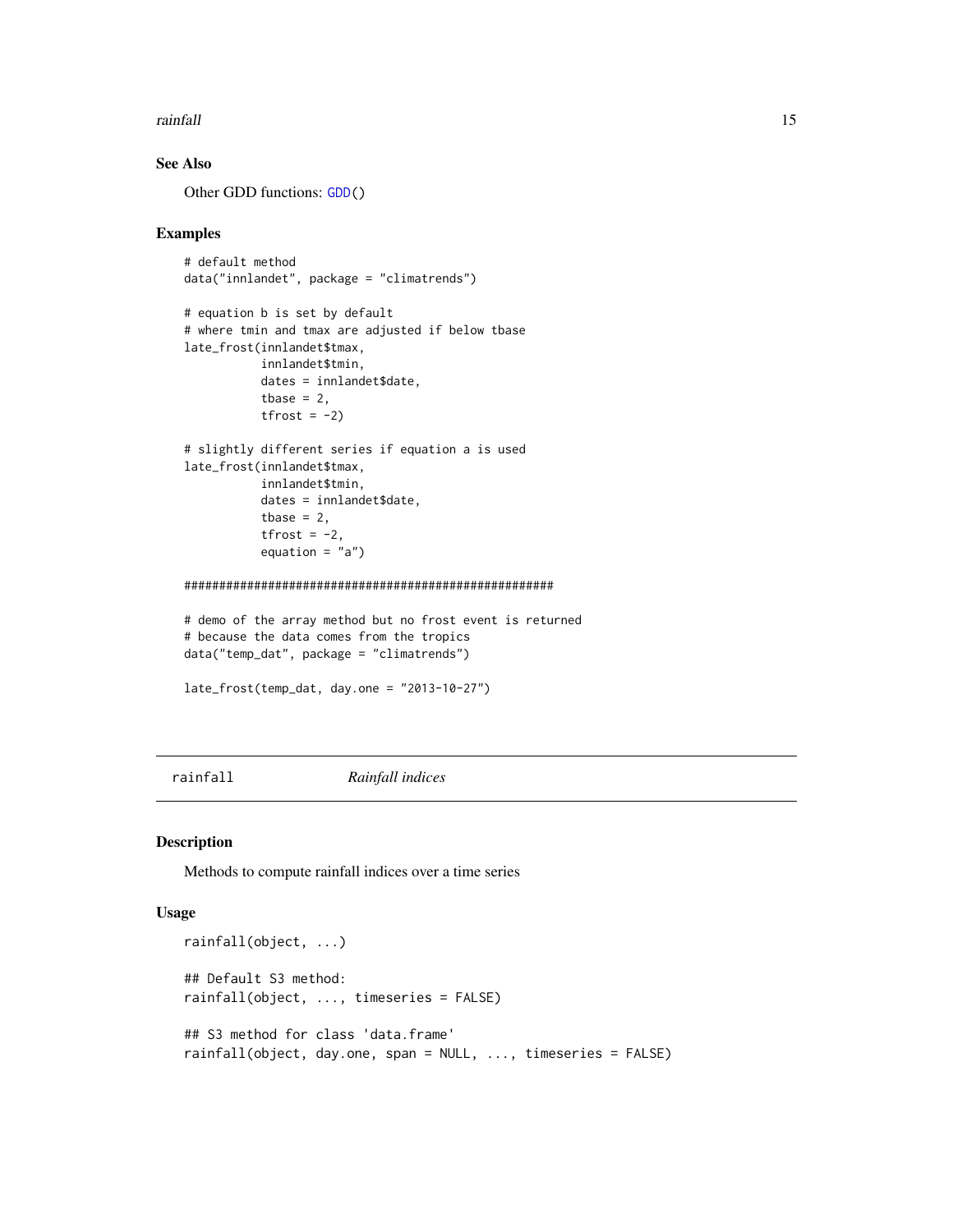```
## S3 method for class 'matrix'
rainfall(object, day.one, span = NULL, ..., timeseries = FALSE)
## S3 method for class 'sf'
rainfall(object, day.one, span = NULL, ..., timeseries = FALSE, as.sf = TRUE)
```
#### Arguments

| object     | a numeric vector with precipitation data or a data. frame with geographical<br>coordinates (lonlat), or an object of class sf with geometry 'POINT' or 'POLY-<br>GON', or a named matrix with precipitation data. See details. |
|------------|--------------------------------------------------------------------------------------------------------------------------------------------------------------------------------------------------------------------------------|
| $\ddots$   | additional arguments passed to methods. See details.                                                                                                                                                                           |
| timeseries | logical, FALSE for a single point time series observation or TRUE for a time series<br>based on <i>intervals</i>                                                                                                               |
| day.one    | a vector of class Date or any other object that can be coerced to Date (e.g.<br>integer, character YYYY-MM-DD) for the starting day to capture the climate<br>data                                                             |
| span       | an integer or a vector with integers (optional if <i>last.day</i> is given) for the length<br>of the time series to be captured                                                                                                |
| as.sf      | logical, to return an object of class 'sf'                                                                                                                                                                                     |

#### Details

#' Additional arguments:

intervals: an integer (no lower than 5), for the days intervals when timeseries =  $TRUE$ 

last.day: optional to span, an object of class Date or any other object that can be coerced to Date (e.g. integer, character YYYY-MM-DD) for the last day of the time series

dates: a character (or Date or numeric) vector for the dates of tmax and tmin in the default method

data. from: character for the source of remote data. Current remote source is: 'nasapower'

pars: character vector for the precipitation data to be fetched. If data.from is 'nasapower', the default precipitation parameter is "PRECTOTCORR".

days.before: optional, an integer for the number of days before day.one to be included in the timespan.

# S3 Methods

The matrix method assumes that *object* contains climate data available in your R section; see help("rain\_dat", package = "climatrends") for an example on input structure.

The data. frame and the sf methods assumes that the climate data will e fetched from a remote (cloud) source that be adjusted using the argument data.from.

When timeseries = TRUE, an id is created, which is the index for the rownames of the inputted object.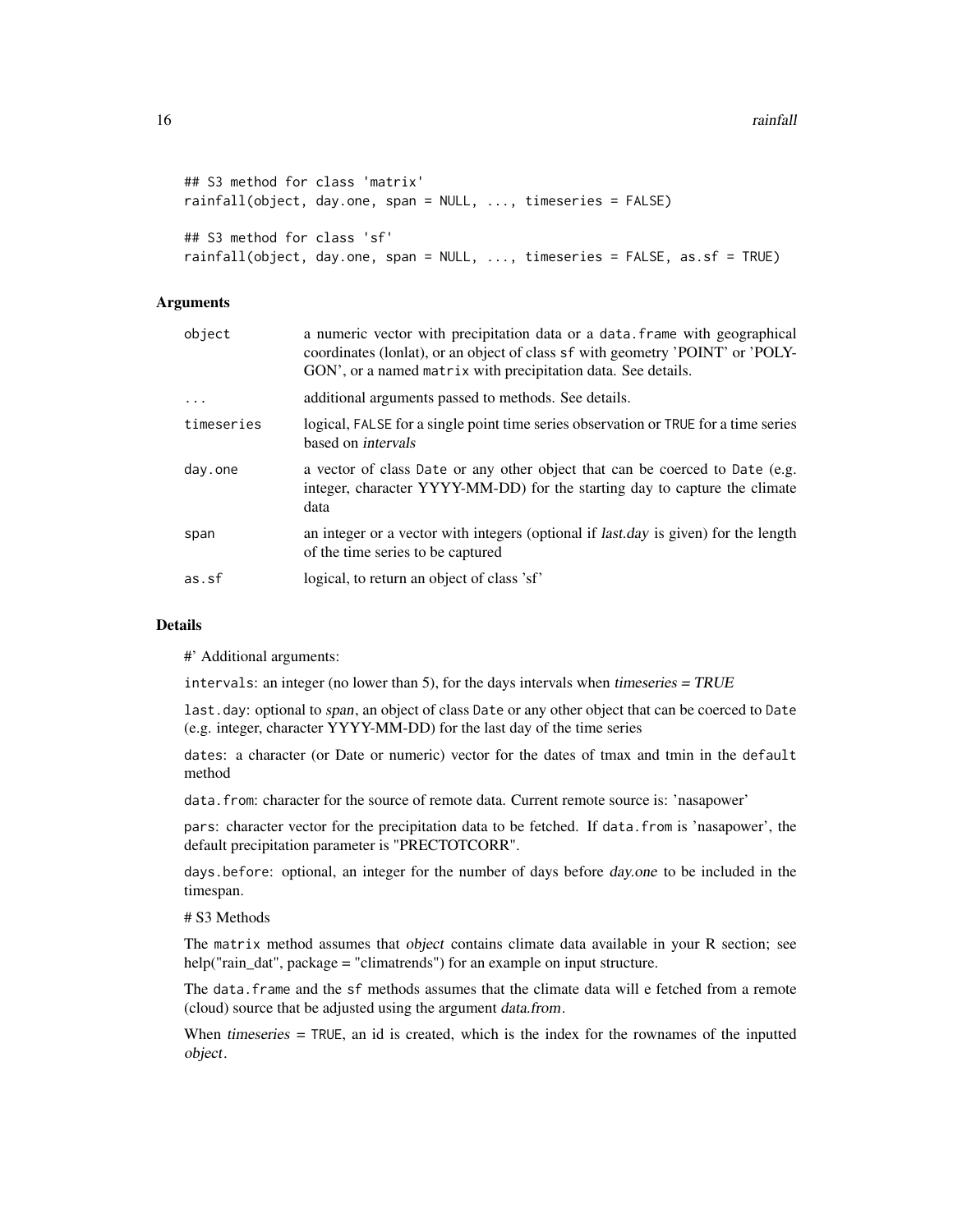#### rainfall 17

#### Value

A dataframe with rainfall indices:

| <b>MLDS</b> | maximum length of consecutive dry day, rain $\lt 1$ mm (days)                                    |
|-------------|--------------------------------------------------------------------------------------------------|
| <b>MLWS</b> | maximum length of consecutive wet days, rain $\geq 1$ mm (days)                                  |
| R10mm       | number of heavy precipitation days $10 \ge \pi$ rain < 20 mm (days)                              |
| R20mm       | number of very heavy precipitation days rain $\geq$ 20 (days)                                    |
| Rx1day      | maximum 1-day precipitation (mm)                                                                 |
| Rx5day      | maximum 5-day precipitation (mm)                                                                 |
| R95p        | total precipitation when rain $> 95$ th percentile (mm)                                          |
| R99p        | total precipitation when rain $> 99$ th percentile (mm)                                          |
| Rtotal      | total precipitation (mm) in wet days, rain $>= 1$ (mm)                                           |
| SDII        | simple daily intensity index, total precipitation divided by the number of wet<br>days (mm/days) |

#### References

Aguilar E., et al. (2005). Journal of Geophysical Research, 110(D23), D23107. doi: [10.1029/](https://doi.org/10.1029/2005JD006119) [2005JD006119](https://doi.org/10.1029/2005JD006119)

#### Examples

```
# A vector with precipitation data
set.seed(987219)
rain \le runif(50, min = 0, max = 6)
```
rainfall(rain)

# Return as timeseries with intervals of 7 days dates <- 17650:17699 rainfall(rain, dates = dates, timeseries = TRUE, intervals =  $7$ )

#### ######################################################

```
# the matrix method
data("rain_dat", package = "climatrends")
```

```
rainfall(rain_dat,
        day.one = "2013-10-28",
        span = 12)
```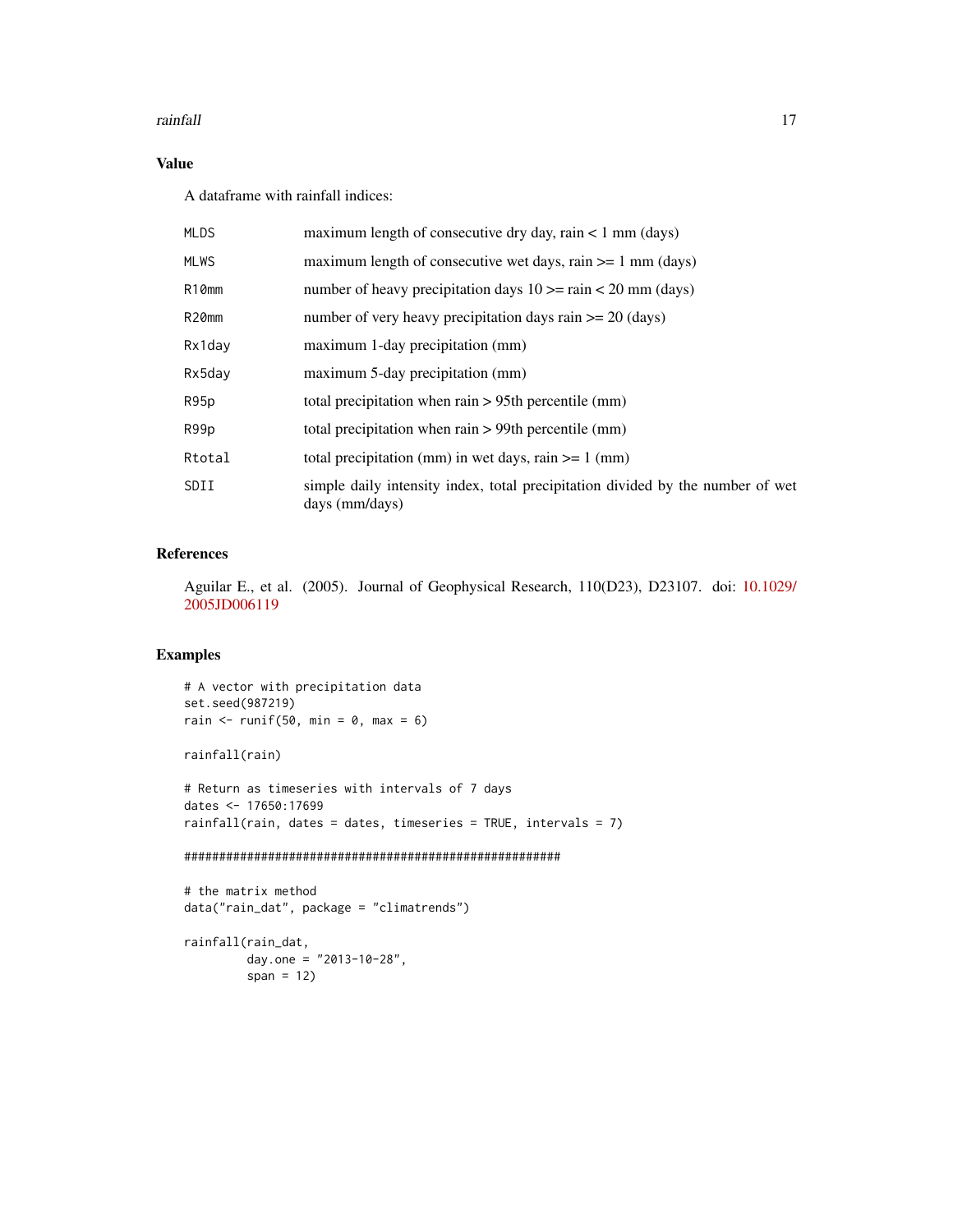<span id="page-17-1"></span><span id="page-17-0"></span>

#### Description

Methods to compute temperature indices over a time series

#### Usage

```
temperature(object, ...)
## Default S3 method:
temperature(object, tmin, ..., timeseries = FALSE)
## S3 method for class 'data.frame'
temperature(object, day.one, span = NULL, ..., timeseries = FALSE)
## S3 method for class 'array'
temperature(object, day.one, span = NULL, ..., timeseries = FALSE)
## S3 method for class 'sf'
temperature(
 object,
 day.one,
 span = NULL,...,
 timeseries = FALSE,
 as.sf = TRUE)
```
### Arguments

| object     | a numeric vector with the maximum temperature, or a data.frame with geo-<br>graphical coordinates (lonlat), or an object of class sf with geometry 'POINT'<br>or 'POLYGON', or an array with two dimensions containing the maximum and<br>minimum temperature, in that order. See details |
|------------|-------------------------------------------------------------------------------------------------------------------------------------------------------------------------------------------------------------------------------------------------------------------------------------------|
| $\ddots$   | additional arguments passed to methods. See details                                                                                                                                                                                                                                       |
| tmin       | a numeric vector with the minimum temperature                                                                                                                                                                                                                                             |
| timeseries | logical, FALSE for a single point time series observation or TRUE for a time series<br>based on <i>intervals</i>                                                                                                                                                                          |
| day.one    | a vector of class Date or any other object that can be coerced to Date (e.g.<br>integer, character YYYY-MM-DD) for the starting day to capture the climate<br>data                                                                                                                        |
| span       | an integer or a vector with integers (optional if <i>last.day</i> is given) for the length<br>of the time series to be captured                                                                                                                                                           |
| as.sf      | logical, to return an object of class 'sf'                                                                                                                                                                                                                                                |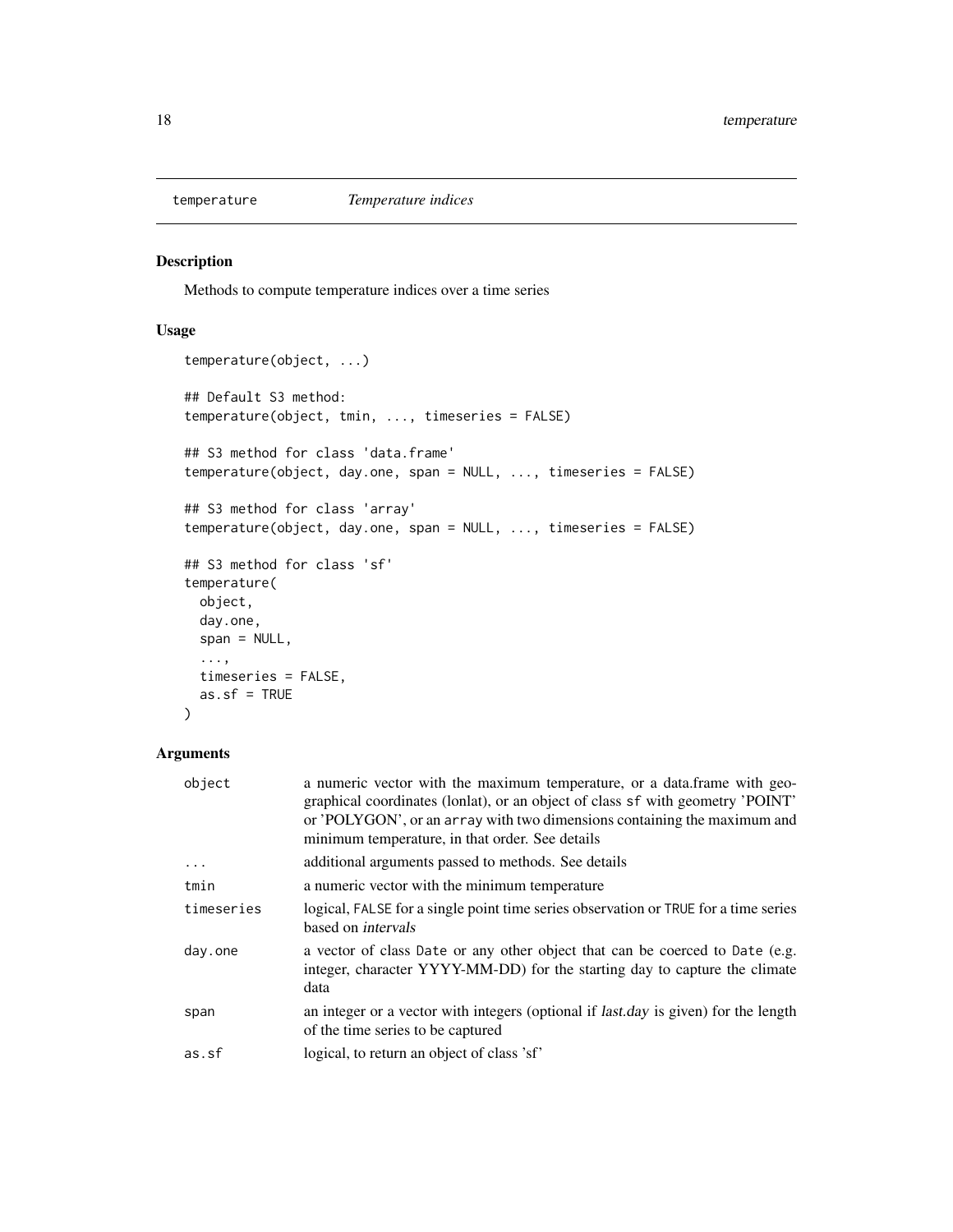#### temperature 19

#### Details

Additional arguments:

intervals: an integer (no lower than 5), for the days intervals when timeseries  $= TRUE$ 

last.day: optional to span, an object of class Date or any other object that can be coerced to Date (e.g. integer, character YYYY-MM-DD) for the last day of the time series. For data.frame, array and sf methods

dates: a character (or Date or numeric) vector for the dates of tmax and tmin in the default method

data.from: character for the source of remote data. Current remote source is: 'nasapower'

pars: character vector for the temperature data to be fetched. If data.from is 'nasapower', the temperature can be adjusted to 2 m, the default, c("T2M\_MAX", "T2M\_MIN") or 10 m c("T10M\_MAX", "T10M\_MIN")

days.before: optional, an integer for the number of days before day.one to be included in the timespan.

# S3 Methods

The array method assumes that *object* contains climate data available in your R section; this requires an array with two dimensions, 1st dimension contains the day temperature and 2nd dimension the night temperature, see help("temp\_dat", package = "climatrends") for an example on input structure.

The data.frame and the sf methods assumes that the climate data will be fetched from a remote (cloud) source that be adjusted using the argument data.from.

When *timeseries*  $= TRUE$ , an id is created, which is the index for the rownames of the inputted object.

#### Value

A dataframe with temperature indices:

| maxDT      | maximun day temperature (degree Celsius)                                                |
|------------|-----------------------------------------------------------------------------------------|
| minDT      | minimum day temperature (degree Celsius)                                                |
| maxNT      | maximun night temperature (degree Celsius)                                              |
| minNT      | minimum night temperature (degree Celsius)                                              |
| DTR        | diurnal temperature range (mean difference between DT and NT (degree Cel-<br>sius))     |
| <b>SU</b>  | summer days, number of days with maximum temperature $>$ 30 (degree Celsius)            |
| <b>TR</b>  | tropical nights, number of nights with maximum temperature $> 25$ (degree Cel-<br>sius) |
| <b>CFD</b> | consecutive frosty days, number of days with temperature bellow 0 degree Cel-<br>sius   |
| WSDI       | maximum warm spell duration, consecutive days with temperature > 90th per-<br>centile   |
| CSDI       | maximum cold spell duration, consecutive nights with temperature < 10th per-<br>centile |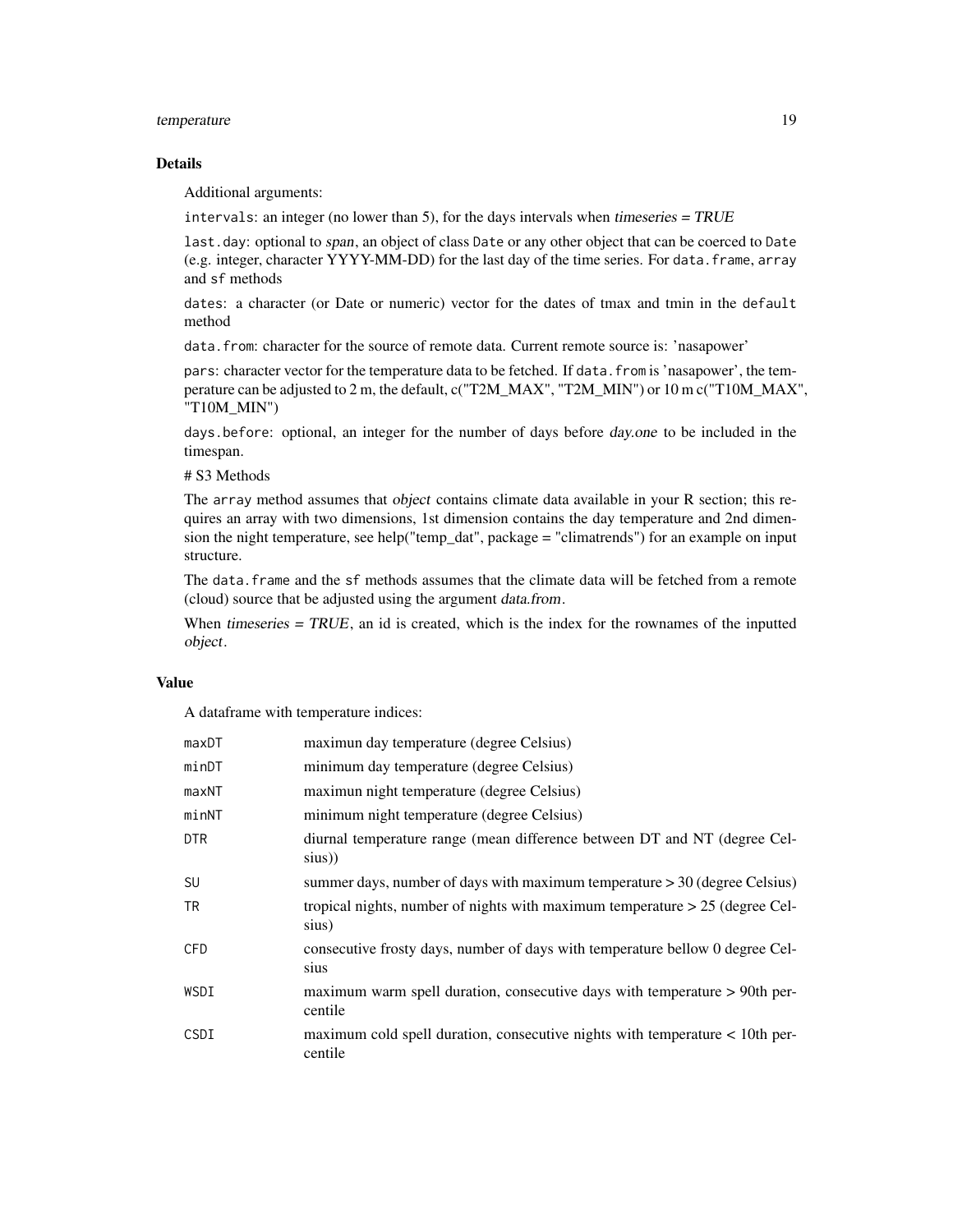<span id="page-19-0"></span>20 temperature

| T10p | the 10th percentile of night tempeture (degree Celsius) |
|------|---------------------------------------------------------|
| T90p | the 90th percentile of day tempeture (degree Celsius)   |

#### References

Aguilar E., et al. (2005). Journal of Geophysical Research, 110(D23), D23107. doi: [10.1029/](https://doi.org/10.1029/2005JD006119) [2005JD006119](https://doi.org/10.1029/2005JD006119)

#### See Also

```
Other temperature functions: ETo(), GDD(), crop_sensitive()
```
#### Examples

```
# the default method
data("innlandet", package = "climatrends")
```

```
# a single temporal observation
temperature(innlandet$tmax, innlandet$tmin)
```

```
# return as timeseries with 30-day intervals
temperature(innlandet$tmax,
           innlandet$tmin,
            dates = innlandet$dates,
           timeseries = TRUE,
           intervals = 30)
```
#### #####################################################

```
# array method
data("temp_dat", package = "climatrends")
```

```
temperature(temp_dat,
           day.one = "2013-10-28",
            span = 12)
```